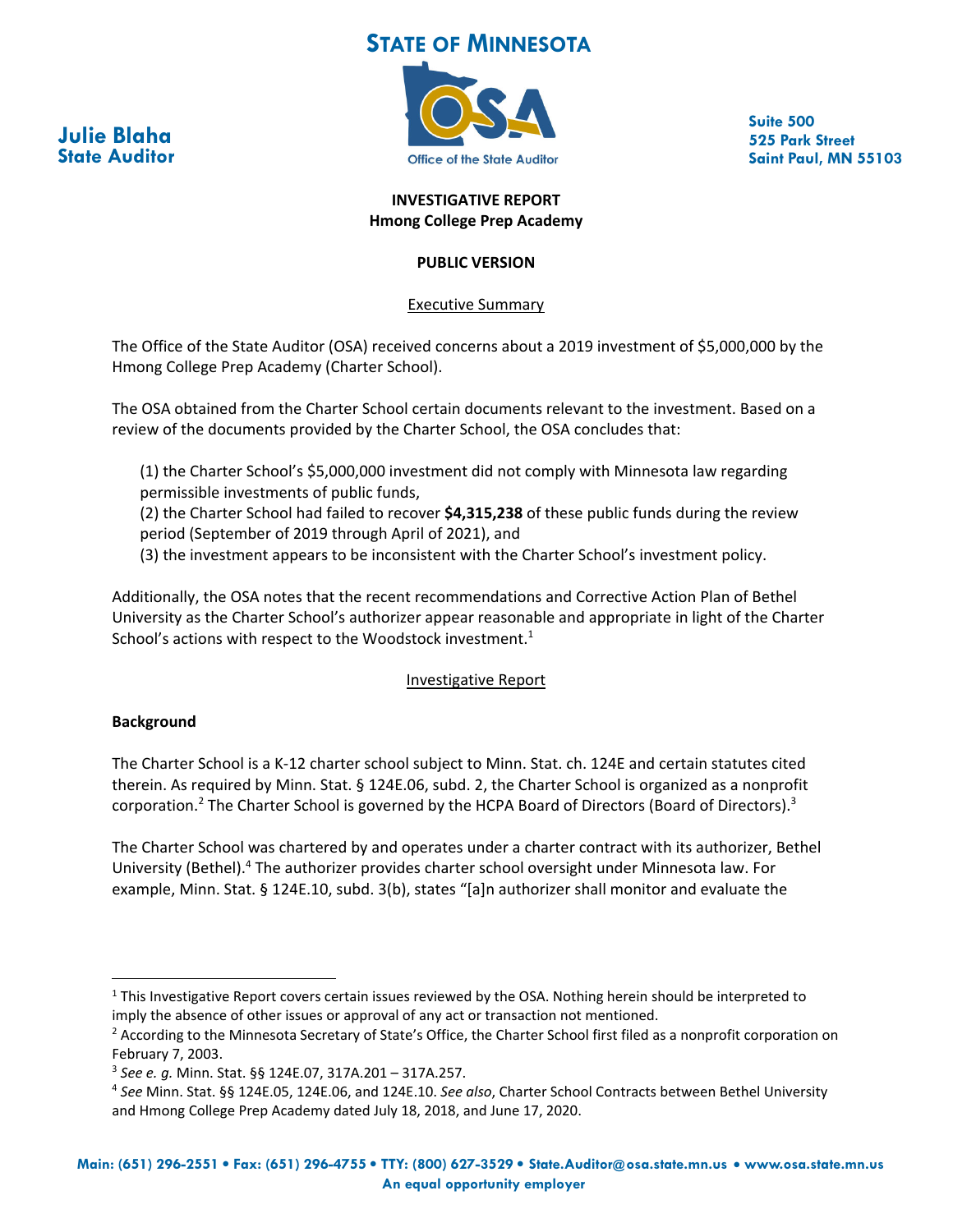academic, financial, operational, and student performance of the school, and may assess a charter school a fee ...."<sup>5</sup> The agreed-upon fee structure must be stated in the charter school contract.<sup>6</sup>

Minnesota law requires each charter school to have its financial statements audited annually; and the annual audits must be submitted to the Minnesota Department of Education, the charter school's authorizer, and the OSA by December 31.<sup>7</sup> In addition, "[t]he commissioner [of the Minnesota Department of Education], state auditor, legislative auditor, or authorizer may conduct financial, program, or compliance audits."8

#### The Charter School's Cash, Investments, and Revenue Sources

According to its audited financial statements, the Charter School's cash and investments have grown over time from \$5,498,585 at fiscal year-end 2015 to \$12,163,187 at fiscal year-end 2019.<sup>9</sup> The Charter School reports that the vast majority of its revenue (95% to 98%) comes from "State Sources" and "Federal Sources."10

According to the Charter School's response to information requests, it entered into a Limited Partnership Agreement with Woodstock Capital Partners, LP (the Partnership); and on September 10, 2019, the Charter School disbursed \$5,000,000 as a capital contribution to the Partnership, per the capital contribution requirement of the Partnership Agreement.<sup>11</sup>

<sup>5</sup> Bethel's oversight responsibilities are described in the Charter Contract as follows: "Bethel shall monitor and evaluate the School's academic, financial, operational, and student performance, including the School's compliance with this Contract and Applicable Law." For its part, "[t]he School agrees that, in the spirit of continuous improvement, Bethel may monitor and evaluate any indicator of academic, financial, operational, and student performance, including indicators not expressly set forth in this Contract, which shall inform Bethel's evaluation of the School and the School's continuous improvement plan."

<sup>6</sup> *See* Minn. Stat. §§ 124E.10, subd. 3(c); *see also* Minn. Stat. §§ 124E.05, subds. 3(a) and subd. 4(a), 124E.06, subds. 3(h) and 4(a). The charter contract between Bethel and the Charter School provides that, "[t]he School shall pay Bethel a fee for Bethel execution [sic] of its oversight responsibilities. The fee shall be the maximum fee provided by the Charter School Act…." *See* 2018 and 2020 Charter Contracts, Article III, section 3.2.

<sup>7</sup> *See* Minn. Stat. §§ 124E.16, 123B.77.

<sup>8</sup> Minn. Stat. § 124E.16, subd. 1.

<sup>9</sup> *See* HMONG COLLEGE PREP ACADEMY CHARTER SCHOOL NO. 4103 FINANCIAL STATEMENTS AND SUPPLEMENTARY INFORMATION YEAR ENDED JUNE 30, 2015, 2016, 2017, 2018, and 2019. This does not include cash and investments held by trustee that, according to the Charter School's notes to the financial statements, "consist of funds held by an escrow agent for the purpose of providing debt service payments on the Revenue Bonds used to obtain the site for the school as well as the construction and improvement of the school site." The Charter School's annual audit has been performed by a CPA firm.

<sup>10</sup> *See* HMONG COLLEGE PREP ACADEMY CHARTER SCHOOL NO. 4103 FINANCIAL STATEMENTS AND SUPPLEMENTARY INFORMATION YEAR ENDED JUNE 30, 2015, 2016, 2017, 2018, and 2019.

<sup>&</sup>lt;sup>11</sup> Subscription Agreement, p. 1.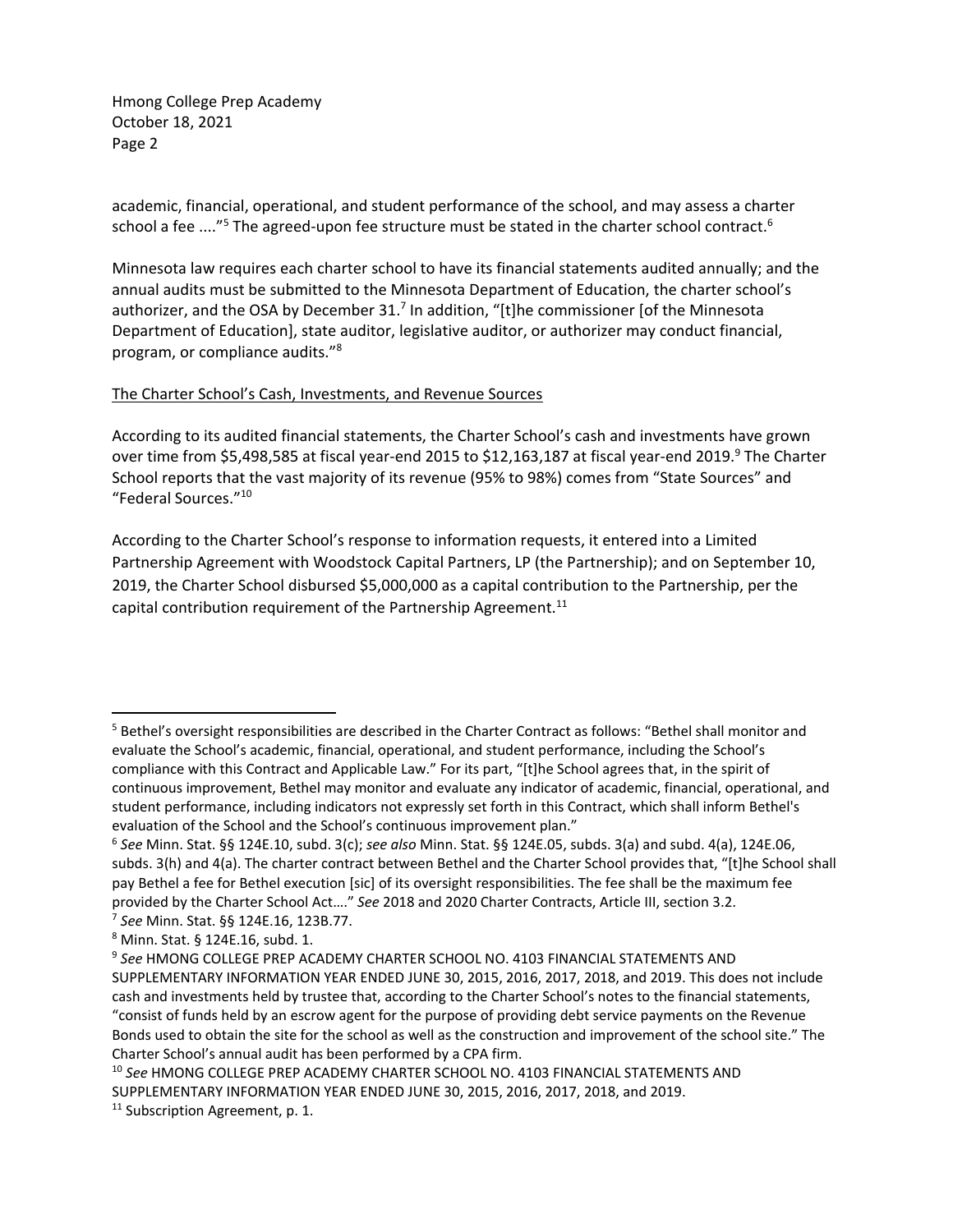#### Delayed 2020 Audit Due to Investment

The Board of Directors meeting minutes dated December 16, 2020, document a discussion regarding "the status of the financial audit and Woodstock Capital Investment." These minutes also note that the audit "progressed normally with the exception of documentation from Woodstock Capital Investments" and that the auditor requested certain documents and that "Woodstock Capital has not provided the requested documentation."

The Board of Directors meeting minutes dated December 28, 2020, document that the Charter School's auditors "will issue a delay of issuance…regarding the audit...."

Subsequent Board of Directors meeting minutes indicate some Charter School efforts to seek the return of funds from Woodstock Capital.<sup>12</sup>

The Charter School's 2020 audited financial statements were filed with the OSA on June 1, 2021.<sup>13</sup>

#### Charter School Lawsuit Against Woodstock Capital, LLC, and its CEO

In June, 2021, the Charter School initiated a lawsuit against Woodstock Capital, LLC, and its CEO (the Defendants). In its Complaint, the Charter School states: "Defendants fraudulently induced HCPA into purchasing a limited partnership interest in the Woodstock Partnership in September 2019."14

#### **OSA Review and Findings**

The OSA requested all Charter School documentation for the Woodstock Capital Investment referred to in the Charter School's meeting minutes. The documents provided to the OSA by the Charter School included (1) a Limited Partnership Agreement of Woodstock Capital Partners, LP (the Partnership), dated July 27, 2018, (Partnership Agreement); (2) Subscription Documents, including a Subscription Agreement

<sup>&</sup>lt;sup>12</sup> The January 27, 2021, Board of Directors meeting minutes allege that documents were in the process of being drafted "to complete the transfer of funds" from "the Woodstock Capital Investment" and that "[t]he 2020 audit is complete pending the return of funds from Woodstock Capital."

<sup>&</sup>lt;sup>13</sup> The Charter School's auditors reported a material weakness in internal controls over investments and a Minnesota legal compliance finding for a disallowed type of investment for the year ended June 30, 2020, reporting that "the School has experienced significant…losses and wrote the investment down to the amount subsequently received…." *See* HMONG COLLEGE PREP ACADEMY CHARTER SCHOOL NO. 4103 SCHEDULE OF FINDINGS AND RESPONSES YEAR ENDED JUNE 30, 2020, as included in the HMONG COLLEGE PREP ACADEMY CHARTER SCHOOL NO. 4103 FINANCIAL STATEMENTS AND SUPPLEMENTARY INFORMATION YEAR ENDED JUNE 30, 2020, pp. 68 ‐ 69.

<sup>&</sup>lt;sup>14</sup> Although we note this litigation, we will not comment further, as its substance and prospects are outside the scope of our review, and the litigation issues, regardless of how they are resolved, are unlikely to impact our findings in this report.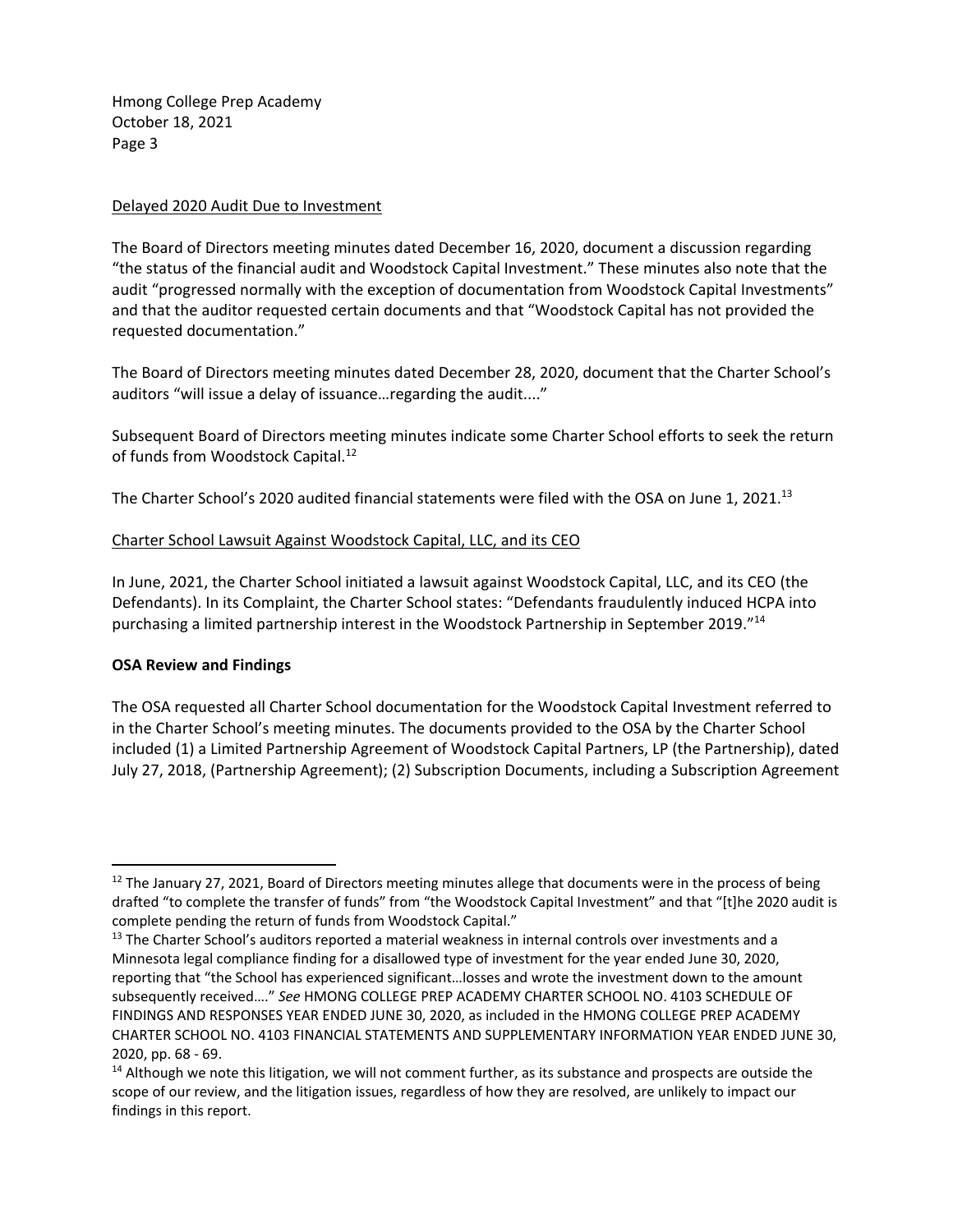that sets forth a required contribution amount for HCPA as a limited partner, signed by the HCPA Board Chair; (3) a Confidential Private Placement Memorandum dated February of 2019 (Memorandum); and (4) communication between the CEO of the Partnership and the Charter School Superintendent.<sup>15</sup>

The OSA reviewed this documentation and other publically available documents, including the Partnership's 2019 United States Securities and Exchange Commission Form D (Form D), used "by companies that have sold securities without registration under the Securities Act of 1933" to file the notice required by the federal securities laws.16

## **1. The Charter School's \$5,000,000 Investment did not Comply with Minnesota Law.**

The Charter School disbursed \$5,000,000 on September 10, 2019, to the Partnership, per the capital contribution requirement of the Partnership Agreement, which states, "Upon admission to the Partnership, each Limited Partner shall contribute Cash…in the amount set forth in such Partner's Subscription Agreement." The Subscription Agreement specified that the Charter School agreed to make a capital contribution of \$5,000,000.17

Minnesota law permits the investment of public funds, such as funds of a charter school, only in securities that are generally considered to be among the safest available. The types of permissible investments for charter schools are specified in Minnesota Statutes. Minnesota Statutes, Section 124E.16, specifies that each charter school "is subject to and must comply with" specified Minnesota statutes "governing government property and financial investments," including Minn. Stat. §§ 118A.04 and 118A.05 which pertain to investment restrictions for local government entities.<sup>18</sup>

Minnesota Statutes, Section 118A.04, limits the investment of public funds to a small list of safe debt securities, including those issued by the federal, state, and local governments, as well as highly rated commercial paper, fully insured certificates of deposit, and banker's acceptances issued by U.S. Banks. Minnesota Statutes, Section 118A.05 provides additional investment options including money market mutual funds, repurchase agreements, and guaranteed investment contracts.<sup>19</sup>

Minnesota law does not authorize investment in limited partnership subscriptions, private equity placements, or hedge funds.

<sup>&</sup>lt;sup>15</sup> The Charter School Superintendent is listed in the Subscription Documents' Investor Questionnaire as the Charter School's Authorized Representative/Agent and as the individual "making the investment decision on behalf of the entity," Investor Questionnaire, p. 3.

<sup>16</sup> *See* https://www.sec.gov/smallbusiness/exemptofferings/formd.

<sup>&</sup>lt;sup>17</sup> Subscription Agreement, p. 1.

<sup>18</sup> *See* Minn. Stat. § 124E.16, subd. 1. Officials are not personally liable for any loss sustained from funds invested according to Minn. Stat. §§ 118A.04 and 118A.05. *See* Minn. Stat. § 118A.02, subd. 2(b).

 $19$  In contrast to these limited choices for local government entities, Minnesota law regulating public pension plan investments allows certain public pension plans to make equity, debt, and resource investments through limited partnerships and private placements. However, even a public pension plan's use of these types of investments is highly restricted. See, Minn. Stat. §§ 11A.24, subd. 6, and 356A.06, subd. 7(h).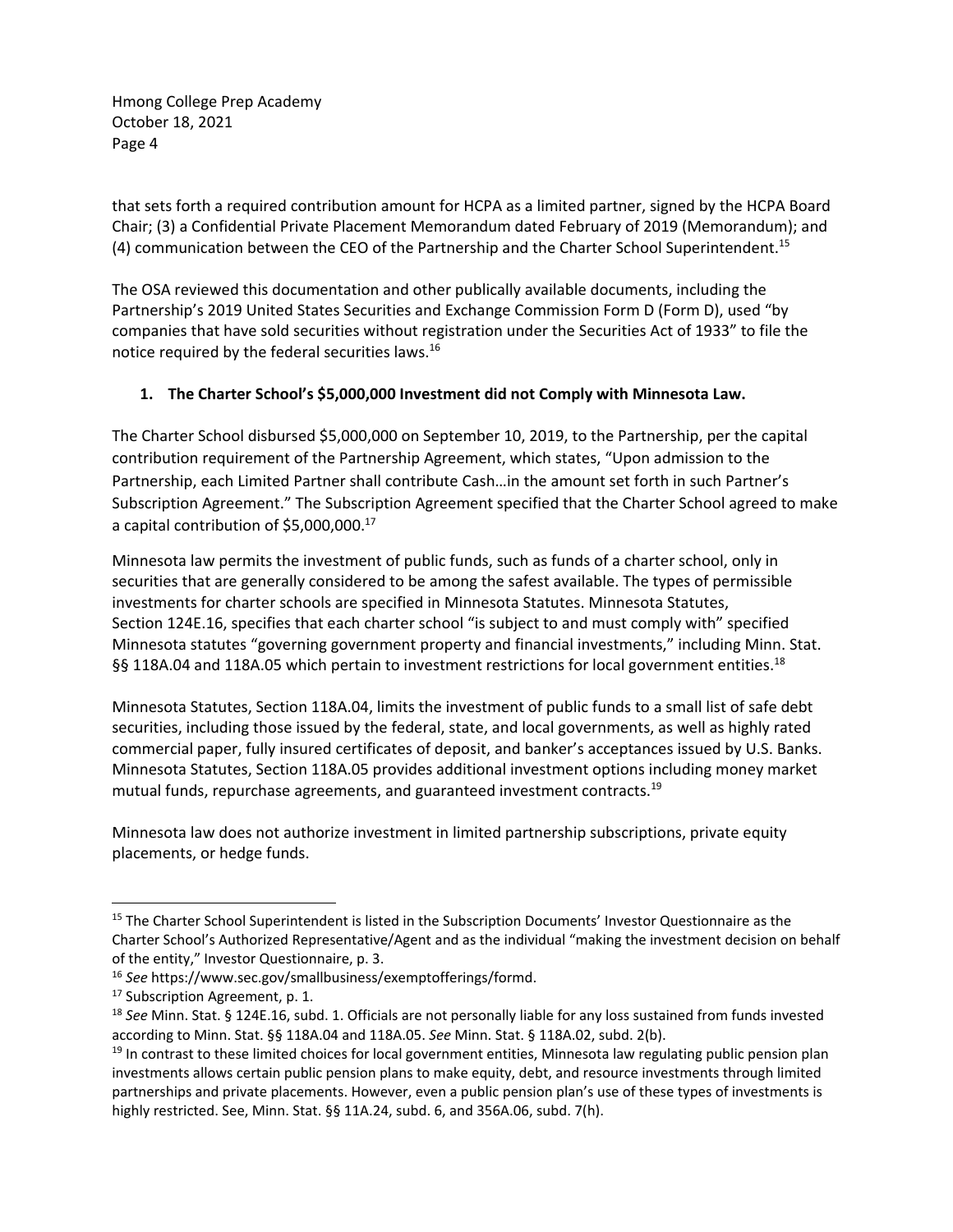According to the Memorandum, "[t]he Partnership was organized as a Delaware limited partnership on July 27, 2018, to operate as a private investment partnership." Woodstock Capital, LLC, a New Jersey limited liability company, is the general partner of the Partnership.

The Partnership Agreement states:

The Partnership is organized for the purpose of (i) investing substantially all of its assets in Woodstock Master Capital, Ltd., a Cayman exempted company limited by shares (the "Master Fund") which will subsequently invest in Securities and (ii) engaging in all activities and transactions as the GP may deem necessary or advisable in connection therewith and doing such other lawful acts as the GP may deem necessary or advisable in connection with the maintenance and administration of the Partnership....<sup>20</sup>

The Memorandum identifies the risks associated with the Partnerships' investments and strategies, which include equity securities, options, derivatives, foreign securities, other private funds, leverage and margin transactions, short selling, and highly volatile instruments.<sup>21</sup>

In its Form D, the Partnership characterized itself as a "Hedge Fund" that was not "registered as an investment company under the Investment Company Act of 1940" and its securities offered as "Pooled Investment Fund Interests."

These characterizations of the investment further show that this investment in Woodstock Capital Partners, LP, was not in compliance with Minnesota law governing permissible charter school investments.

In a letter to Superintendent Hang dated September 6, 2019, the CEO of Woodstock stated:

The Fund will invest in US Government Bonds and Short‐Term interest rate debt securities, which are very liquid. The fund may also, if opportune, invest in European government bonds with an equivalent, or higher rating than US Government bonds. The Fund will concentrate on benchmark 10‐year US bonds as well as Short‐Term Notes and interest rate products with the aim of diversification towards lower risk and consistent returns. The Fund will focus on buying these debt securities at discounts through regulated markets and identify, purchase, and hold positions that will reap consistent profits throughout the year. These securities can be held, or sold, for optimal risk management.

 <sup>20</sup> Partnership Agreement, § 1.05.

 $21$  Memorandum, pp.  $19 - 25$ .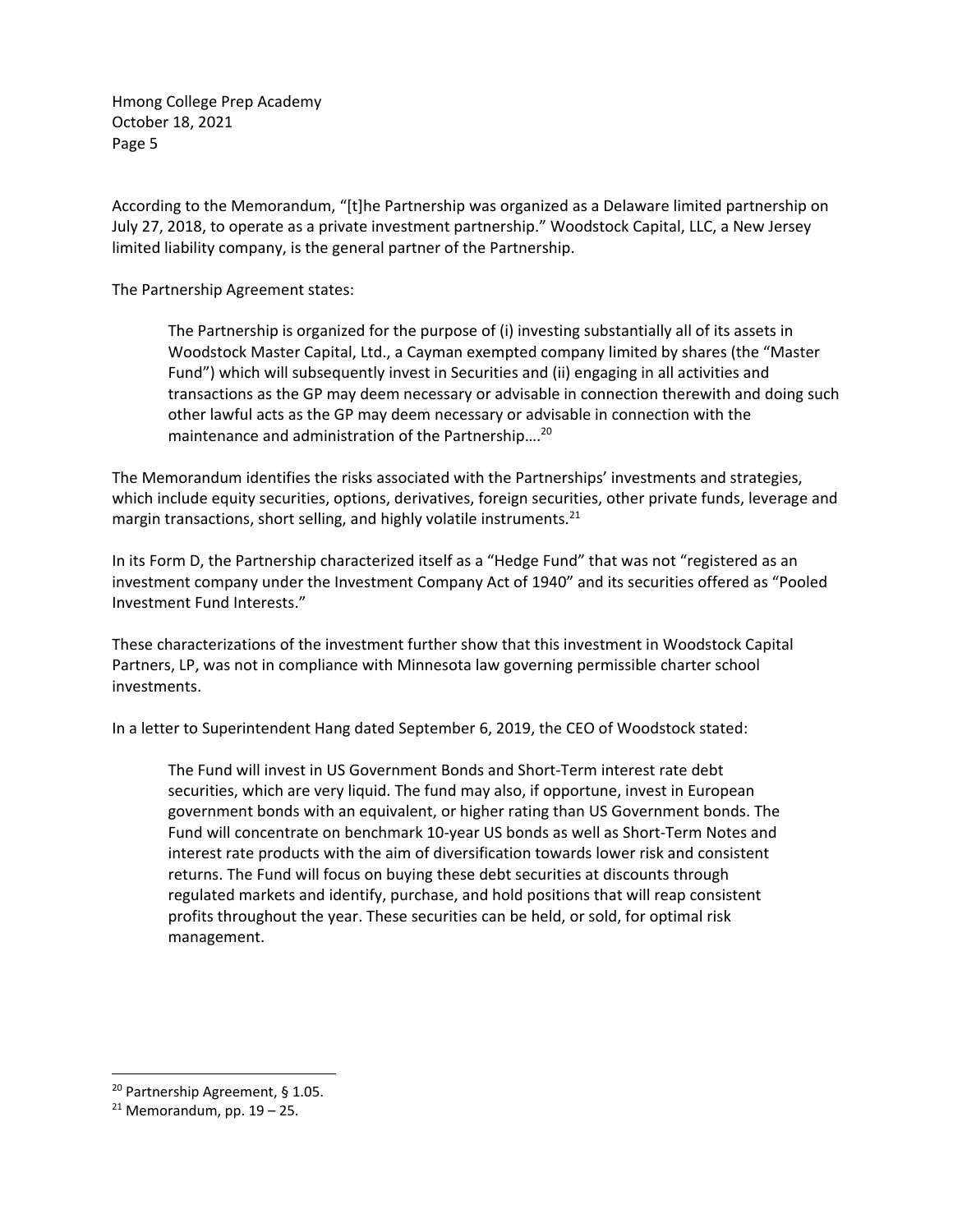> The fund, through its affiliations with liquidity providers, will also extend and provide liquidity to banks and Broker Dealers and earn a percentage of the liquidity that it provides for this service.<sup>22</sup>

Minnesota law does not permit a charter school to invest in "European government bonds" or "interest rate products." Further, although a Minnesota charter school may invest in some short-term debt instruments, the broad category of "Short‐Term notes" without further restriction would include many notes not permitted as investments for a Minnesota charter school.

# **2. The Charter School Has Not Been Able to Recover Invested Public Funds.**

## **a. Partnership Statements**

The Charter School provided the OSA copies of statements relevant to the Partnership that appear to have been provided to the Charter School by third‐party administrators, Circle Partners and SS&C GlobeOp.<sup>23</sup> Because these statements do not provide any information about the underlying investments, the OSA makes no representations regarding the reliability or accuracy of these statements. Nevertheless, the OSA observed that the statements provided by Circle Partners reported beginning and ending capital balances, contributions and withdrawals, certain fees, and a line item called "Income Allocation." The OSA observed that the statements provided by SS&C GlobeOp reported Opening and Closing Market Value of an Account, Subscriptions, Redemptions, Transfers to Capital, and an "Increase/(Decrease) in Market Value." The following chart shows the alleged capital balance or market value of this investment according to these statements.

 $^{22}$  There is also a Confidential Side Letter Agreement, dated October 21, 2019. The October 21, 2019, Confidential Side Letter Agreement states that it "modifies the Performance Allocation attributable to [the Charter School's] capital Account under Section 3.02(b)" of the [Partnership Agreement]."

<sup>&</sup>lt;sup>23</sup> According to its web site, Circle Partners is an independent fund administrator. The Charter School provided the OSA copies of a statement from Circle Partners for February and March of 2021, and November and December of 2020. According to its web site, SS&C GlobeOp is a hedge fund and private equity administrator. The Charter School provided the OSA copies of SS&C GlobeOp statements for each month beginning September of 2019 through October of 2020.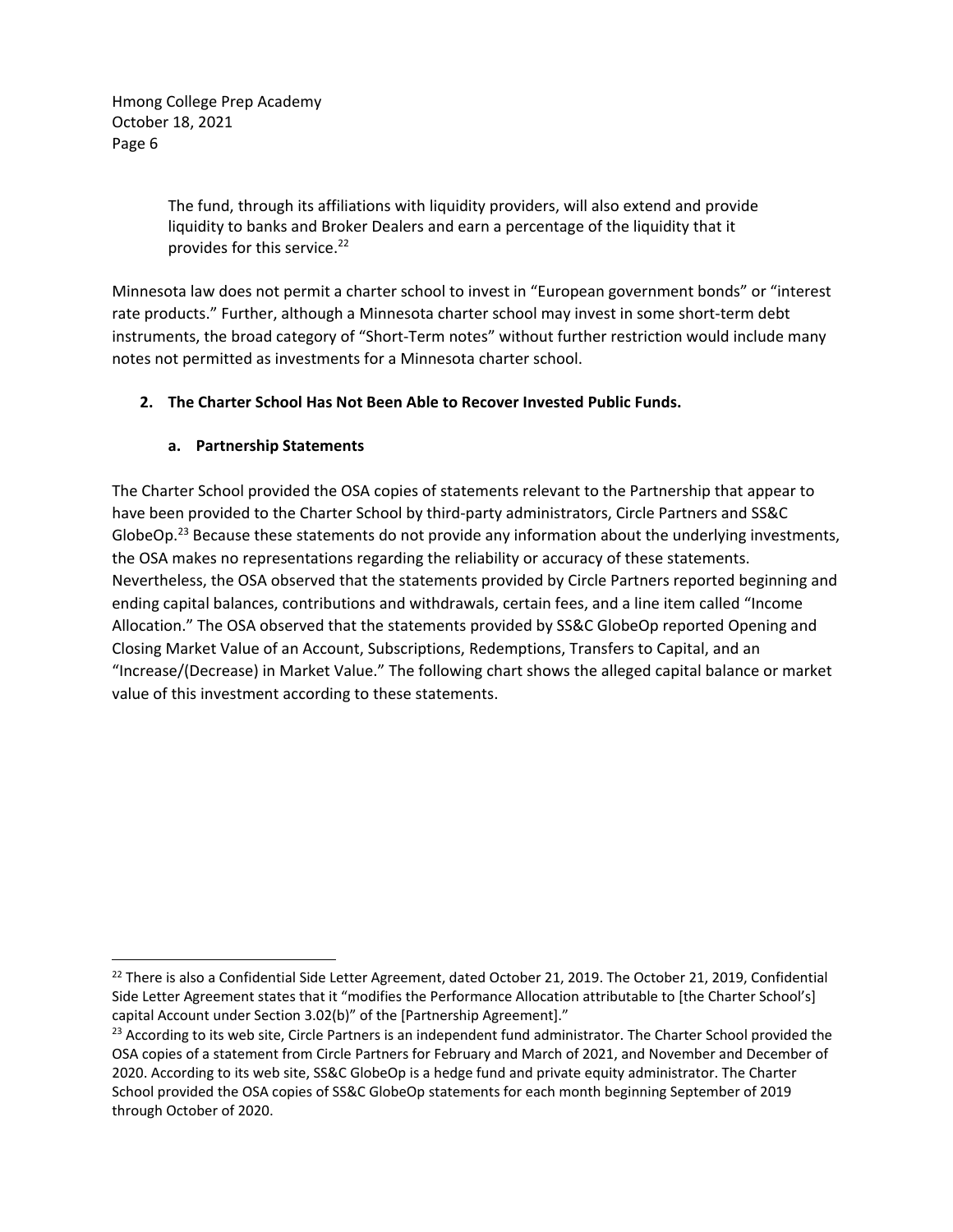

According to these documents, as of March 31, 2021, the Charter School's ending capital in the Partnership totaled \$705,291.

## **b. Requested withdrawals and amounts returned**

As a "Partner in the Partnership and, pursuant to Section 4.01(a) of the Partnership Agreement," the Charter School requested to withdraw \$50,000 and \$722,205.36 on November 13, 2019, and April 8, 2021, respectively.<sup>24</sup>

The Charter School's 2020 audited financial statements indicate that the investment was valued at the amount that was ultimately returned to the Charter School.<sup>25</sup> Upon request, the Charter School informed the OSA that it received a total of \$684,762 from Woodstock; \$50,000 in November of 2019 and \$634,762 in April of 2021.<sup>26</sup> The Charter School recognized a loss in 2020. The OSA finds that during the review period (September of 2019 through April of 2021), the Charter School has not been able to recover **\$4,315,238** (\$5,000,000 ‐ \$684,762) of the public funds disbursed to the Partnership.

 <sup>24</sup> *See* APPENDIX A – FORM OF REQUEST FOR WITHDRAWAL signed November 13, 2019, and April 8, 2021.  $25$  The Charter School disclosed, in its notes to the financial statements that, "The School entered into a \$5,000,000 unallowed investment in a hedge fund during the year. The hedge fund managers did not provide sufficient information from which to value the investment at year end…This was not a rated investment and no required disclosure information is available. For financial statement purposes the fair value was measured at the amount that was ultimately returned to the School since there was insufficient information available with which to estimate the value other than the ultimate amount returned…subsequent to year end." *See* HMONG COLLEGE PREP ACADEMY CHARTER SCHOOL NO. 4103 FINANCIAL STATEMENTS AND SUPPLEMENTARY INFORMATION YEAR ENDED JUNE 30, 2020. The OSA does not attest to the accuracy of this information.

<sup>&</sup>lt;sup>26</sup> In an email to its attorney, the Charter School explained the amount returned as follows: "Woodstock returned \$634,762 (which was 90% of \$705,290.83 – per the March 30, 2021 Statement from Circle Partner). Circle Partner said after the Woodstock Audit for FY20 is completed, they would release the other 10% hold back."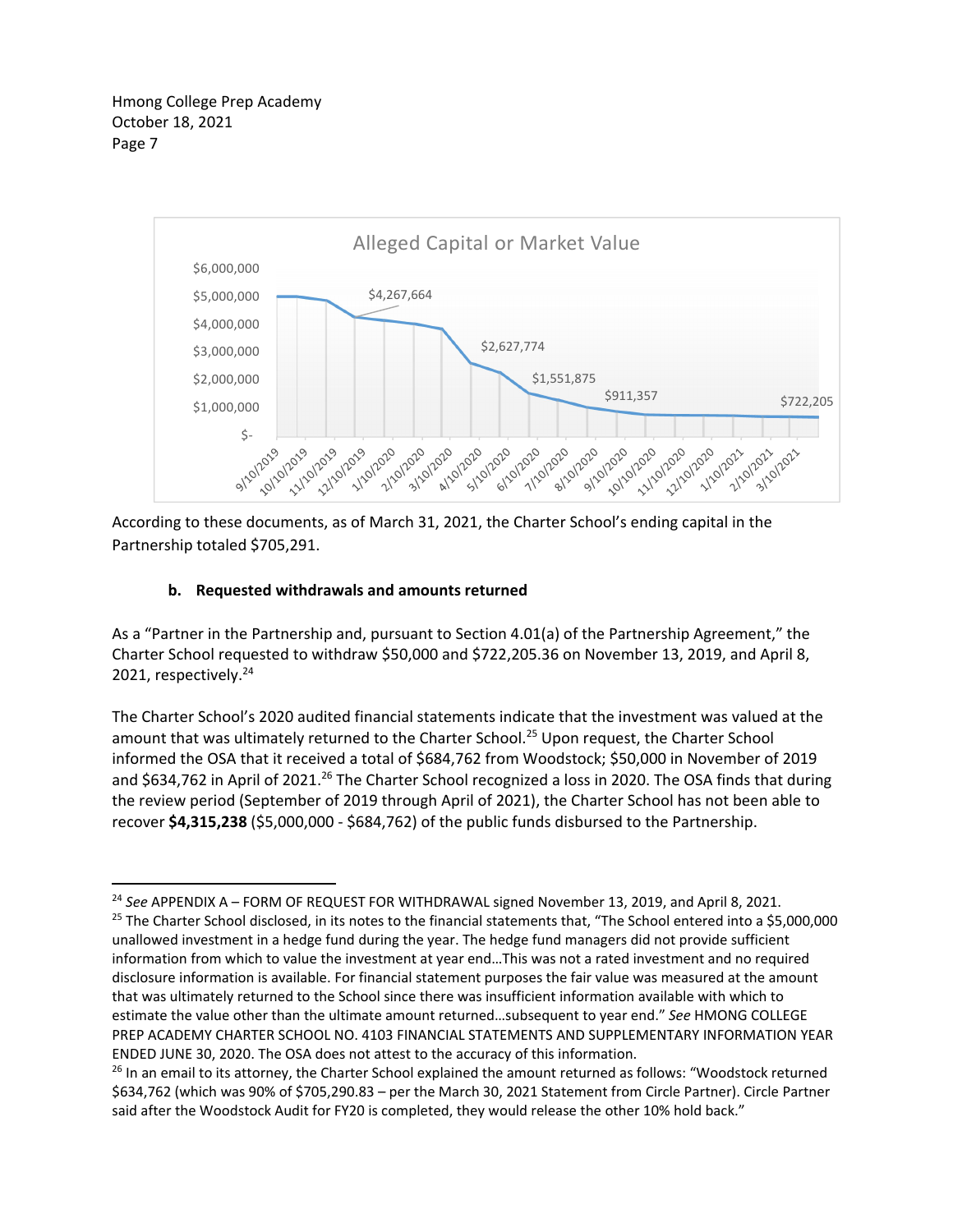## **3. The Investment in the Partnership Appears to be Inconsistent with the Charter School's Investment Policy.**

The Charter School provided the OSA a copy of its investment policy. The first objective of the Charter School's Investment Policy is stated as follows:

Safety of Principal ‐ Investments shall be undertaken in a manner that seeks to ensure the preservation of principal in the overall portfolio. To attain this objective only appropriate investment instruments will be purchased and insurance or collateral may be required to ensure the return of principal.

In contrast, "The Partnership's investment practices, by their nature, involve a substantial degree of risk," according to the second paragraph of the Memorandum.

Further, as noted above, the Memorandum identifies the risks associated with the Partnership's investments and strategies which include equity securities, options, derivatives, foreign securities, other private funds, leverage and margin transactions, short selling, and highly volatile instruments.<sup>27</sup>

The Memorandum goes on to state: "The Partnership is a recently formed entity and has no operating history upon which prospective investors can evaluate its likely performance," and "[a] Limited Partner could incur substantial, or *even total, losses* on an investment in the Partnership. An investment in the Partnership is *only suitable for persons willing to accept this high level of risk*." (Emphasis added.)28

In addition, the Subscription Agreement contains representations and warranties by the Charter School including, "[t]he undersigned has evaluated the risk of investing in the Partnership and is acquiring the Interest based only upon its independent examination and judgment as to the prospects of the Partnership as determined from information obtained directly by the undersigned from the Partnership or its authorized representatives. *The undersigned understands that an investment into the Partnership* may result in a substantial or total loss of capital" and "[t]he Partnership is an investment that involves a *high degree of risk and the undersigned can sustain a substantial loss of this investment in the Partnership*. The undersigned is willing to bear the economic risk of investment in the Interest for the period of time stipulated in the withdrawal provisions of the Partnership Agreement." (Emphasis added.)

Given the high level of risk associated with the Partnership, it is not an investment consistent with the Charter School's policy objective of ensuring preservation of principal nor is it an appropriate investment for public funds.

 $27$  Memorandum, pp.  $19 - 25$ .

<sup>28</sup> Memorandum, p. 28.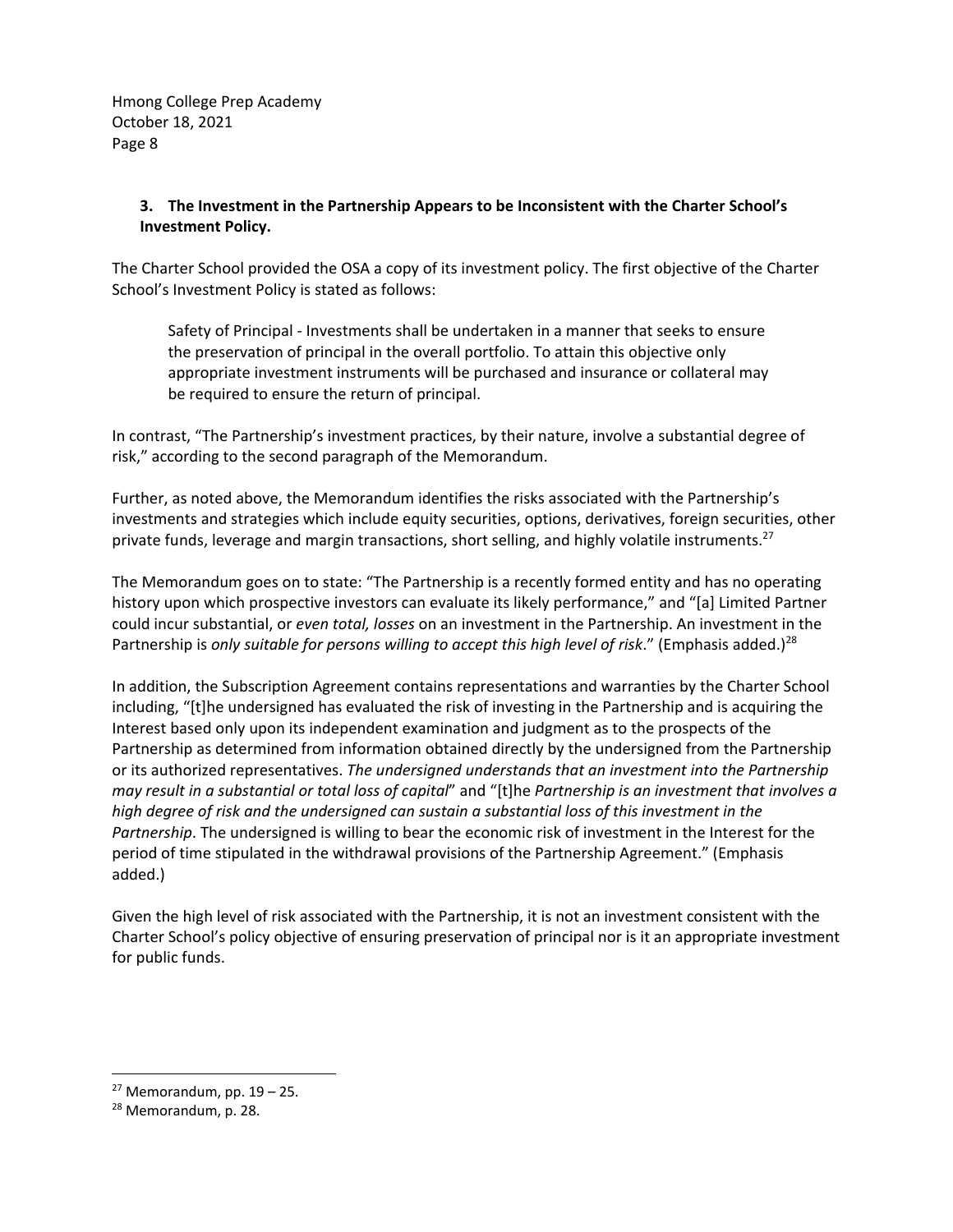## **4. Authorizer's Oversight Actions.**

After reviewing the Woodstock investment and other issues, the Charter School's Authorizer, Bethel University, provided to the Charter School (1) the Final 2020‐2021 HCPA Annual Assessment Rubric and Summary,<sup>29</sup> (2) a timeline related to the Woodstock investment, (3) a Corrective Action Plan,<sup>30</sup> and (4) an August 30, 2021, letter.

The letter summarizes the Authorizer's conclusions and directives as follows:

The attached timeline of events related to a five-million-dollar investment with Woodstock illustrates areas of great concern related to managing finances, governance and legal compliance. To serve the public good and preserve the school's interests, HCPA is required to complete the directed Corrective Action document. The corrective actions will be reviewed at the 2021‐2022 site visit or as described in the Corrective Action document.

In addition to the corrective action plan, Bethel, as HCPA's authorizer, is recommending the following:

- ‐ The HCPA Board be led by a board member who is not a HCPA employee.
- The HCPA Board terminate the current superintendent and fill the position with a highly qualified candidate with no prior connection to the HCPA,
- The HCPA Board hire an outside board consultant, whose qualifications are reviewed and approved by Bethel as authorizer, to fulfill the roles outlined in the corrective action plan.

The letter notes that HCPA has qualified for Authorization Level 3, which according to Bethel's Charter School Handbook, indicates "Notice of Probationary Status," the metric for which is described as:

Continued failure to meet performance targets; and failure to meet objectives of School Improvement and Corrective Action Plan.

Continued failure to comply with applicable law or with the charter. $31$ 

<sup>&</sup>lt;sup>29</sup> Bethel University | Education Department 2020-2021 HCPA ANNUAL ASSESSMENT RUBRICKS Final 2021.8.24.

<sup>30</sup> Bethel University | Charter Authorizing Corrective Action Plan for HCPA FY22-FY23.

<sup>&</sup>lt;sup>31</sup> Bethel University Education Department CHARTER SCHOOL HANDBOOK (Revised 2020.2), p. 15.